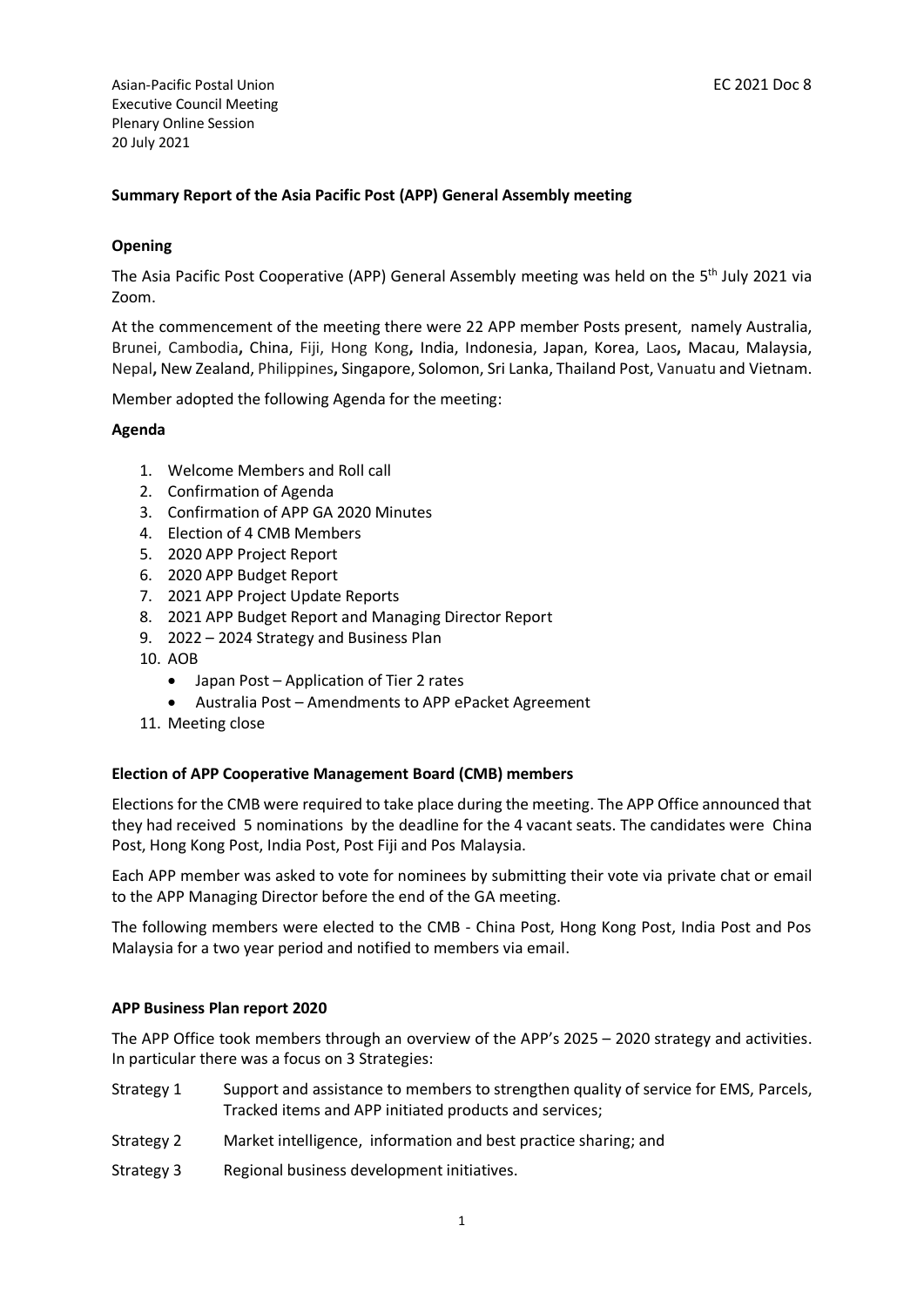## **Strategy 1 2020 Project Report**

The APP Office summarized the Strategy 1 report which focused on 5 projects:

Desktop Research Reports (APP ePacket, EMS & Parcels).

The APP Office completed the dissemination of 203 EMS reports, 185 APP ePacket reports, 302 Parcels reports with least 23 members received the performance reports for 2020.

**•** Business review

Due to COVID-19 the APP could not conduct physical visits during 2020 The APP Office noted that it continued to provide support and assistance to members remotely and via online training.

APP ePacket Steering Committee / Work Group

This project focused on supporting the APP ePacket service through the work of the APP ePacket Steering Committee and APP ePacket Working Groups (Marketing, Operations and Accounting) to advance work to help develop the APP ePacket service.

The major tasks for 2020 review were:

- $\triangleright$  Extension of the APP ePacket weight from 2 to 5kgG on a bilateral basis;
- $\triangleright$  Forming of Pay for Performance Plan Working Group to review the current Pay of Performance Plan;
- $\triangleright$  Conducting a survey for 2 Tier rates and the implementation of this decision;
- > EMSEVT V3 tracking upgrade;
- Expansion of the APP ePacket prefixes from LP to include a wider range (LA LZ); and
- $\triangleright$  Mandatory scans for EMA for Leg 1 export performance monitoring.

It was noted that he majority of the APP ePacket members agreed to simplify the Pay for Performance Plan for implementation in 2021.

The APP Office explained the decision to introduce a Tier 2 rate structure with members wishing to opt into applying the 2 tier rate from 2022 having to notify the APP Office by the 31st August 2021.

In the matters under AOB, Japan Post submitted a letter asking the APP Office to ensure that the APP ePacket Agreement and any other documents were updated to include the 2 Tier pricing changes.

It was agreed that this matter would be picked up during the next APP ePacket Steering Committee meeting on 12<sup>th</sup> July 2021.

● Postal Security (S58, S59)

The APP Office noted that it was exploring work with the UPU on implementing the UPU S58 & S59 Postal Standard in the region.

• APP Reporting

The APP Office provided an update on reporting, noting that it was working on automating service performance reports for APP ePacket and EMS, to provide End-to-End reviews and improve the quality of service provided to members.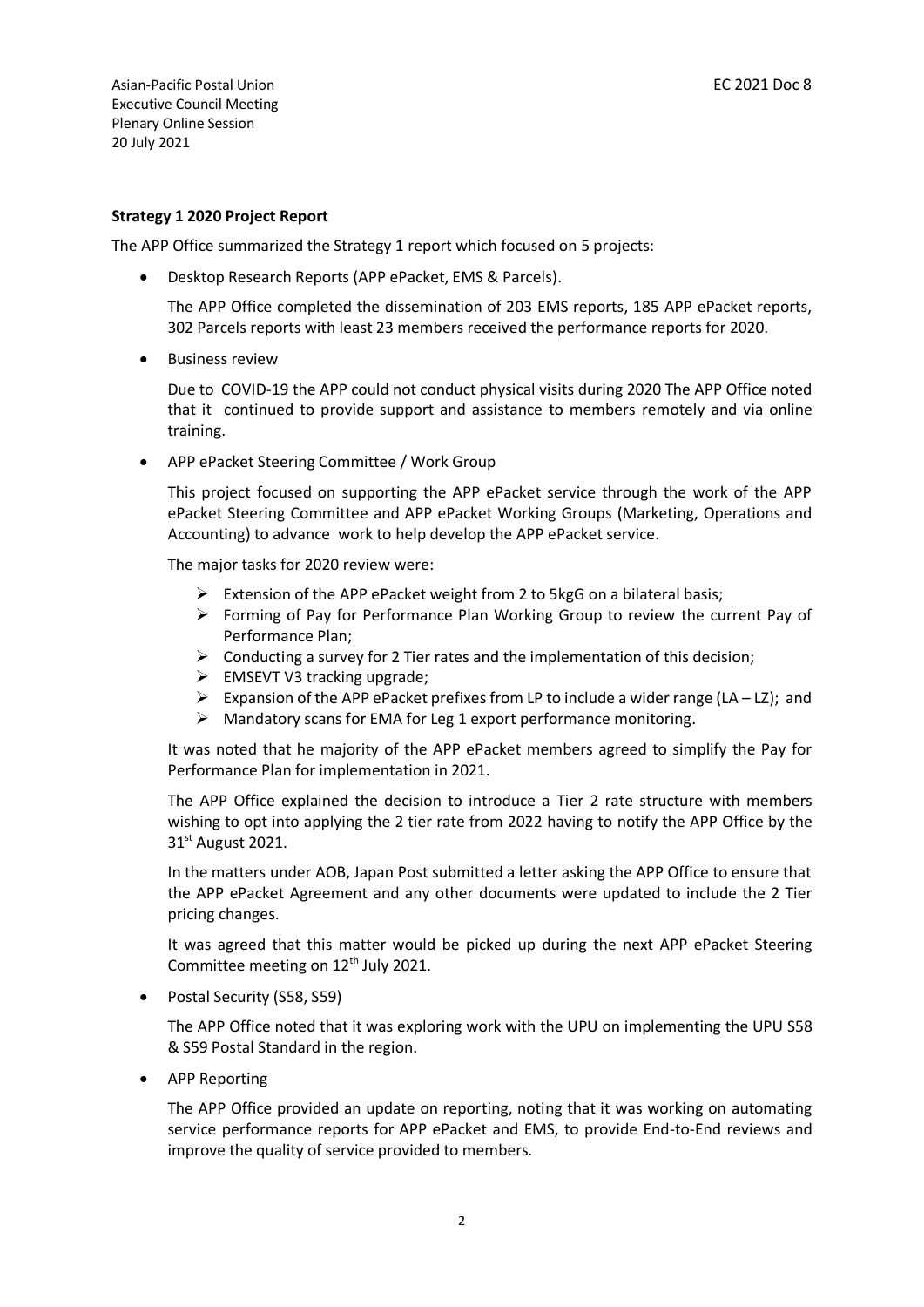## **Strategy 2 2020 Project report**

The APP Office provided an overview of the3 projects carried out in 2020:

 $\triangleright$  APP Country Guide

The APP Office had requested data from members, carried our data collection, data refining, live testing and launching of the updated version.

 $\triangleright$  APP Newsflash

As of 31 December 2020, the APP Office had circulated 46 Newsflash issues to members.

 $\triangleright$  APP Website and Communication Software

The APP Office noted that this project aimed at improving membership engagement, access to APP services through an online portal designed,, providing access to email tracking tools, CRM solutions and to support a single view communication between the APP Office and the members.

#### **Strategy 3 2020 Project report**

2020 Ship4me (Consolidation Service)

The APP advised that the operation of this project was temporally suspended due to COVID-19. The APP Office has been working with SingPost to review the ongoing options and relaunch when COVID-19 transport restrictions had recovered. EDI / ITMATT Implementation support

The APP Office has been working with the UPU to help members understand, identify the solutions and implementing CDS by conducting an online workshop. They also completed an APP survey on CDS and Electronic data capture for cross border traffic.

It was evident that Posts were not ready for the changes taking place and that the utilization of ITMAT and EDI messaging was limited at this time.

 $\triangleright$  APP ePacket Monthly / Quarterly Review

The APP advised that the review had been completed in the  $4<sup>th</sup>$  quarter of 2020.

APP ePacket 2020 Project Report

The APP Office noted that the APP ePacket continued to be a key focus for the APP in 2020 with the following key targets:

- 2 new members to join the service;
- 5 million items posted in 2020;
- APP ePacket being made available to 20 + destinations; and
- Having 10 exporting countries within the membership.

The performance against each of these KPI's was reported to the GA members.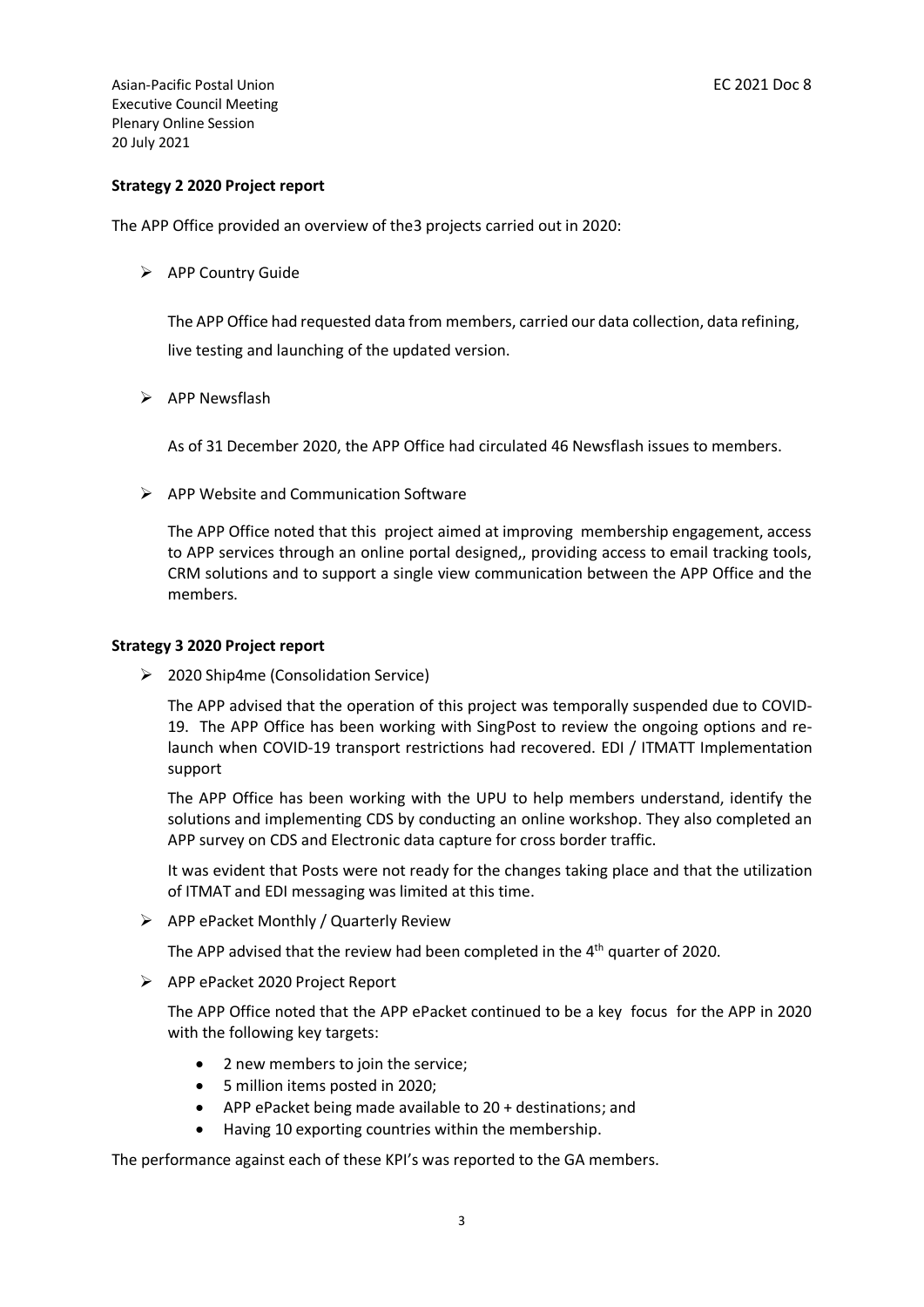## **2020 Budget report**

The 2020 APP accounts were presented to the General Assembly, these detailed the income and expenditure, cash flow and balance sheet for the APP Cooperative.

The income in 2020 was USD 551,031 with expenditure at USD 509,883. This resulted in a surplus of USD 41,148.

In summary, the 2020 Budget report noted:

 It was an extraordinary year where the APP Office had tried to maintain its complete set of activities whilst travel restrictions remained active. .

The APP management team had worked remotely following advice and sanctions imposed by the Singapore Government. The APP MD spent most of 2020 in the UK.

- The APP Office noted that it has switched traditional physical meeting online, removing all the costs and increasing participation significantly. Most events attended more than 50 APP members, .
- New reporting software and a new website were developed which significantly assisted the APP Office in improving the delivery of its obligations to members as well as improving the ability to deliver additional benefits and performance.
- The APP Office was able to replace the excellent contribution of Mr. Said Haryadi with the appointment of Ms. Norika.
- Special thanks go to Pos Indonesia, Sri Lanka Post, Australia Post and Singapore Post.

## **APP 2021 update**

A New Business plan was adopted at the 2020 GA meeting with 4 main business focus points: .

- Quality of Performance;
- Knowledge and Experience
- Commercial Collaboration
- Develop Capability

The APP Office reported on the performance to date against each of the projects undertaken. Key highlights as follows:

- New reports were introduced with a focus on individual performance.
- Raining the awareness of Regulatory changes affecting APP cross border small packets and parcels, and the changes to VAT and tax which would be taken place in Europe and the USA.
- Support members and the UPU with Postal Security Audits, support members to implement S58/S59 Standards and obtain Postal Security Compliance certifications.
- The APP had run 10 sessions in the first half of the year.
- The average Monthly APP ePacket outbound volume for the first 5 months was around 140,000items.
- The top 6 APP ePacket import members were Australia, Indonesia, Japan, Korea, Singapore, and Thailand (more than 87% of the overall volume).
- The new APP website was launched, and members were provided with training on how to use it.
- Yun Qin Chua was appointed in March 2021, having carried out the role as an agency staff..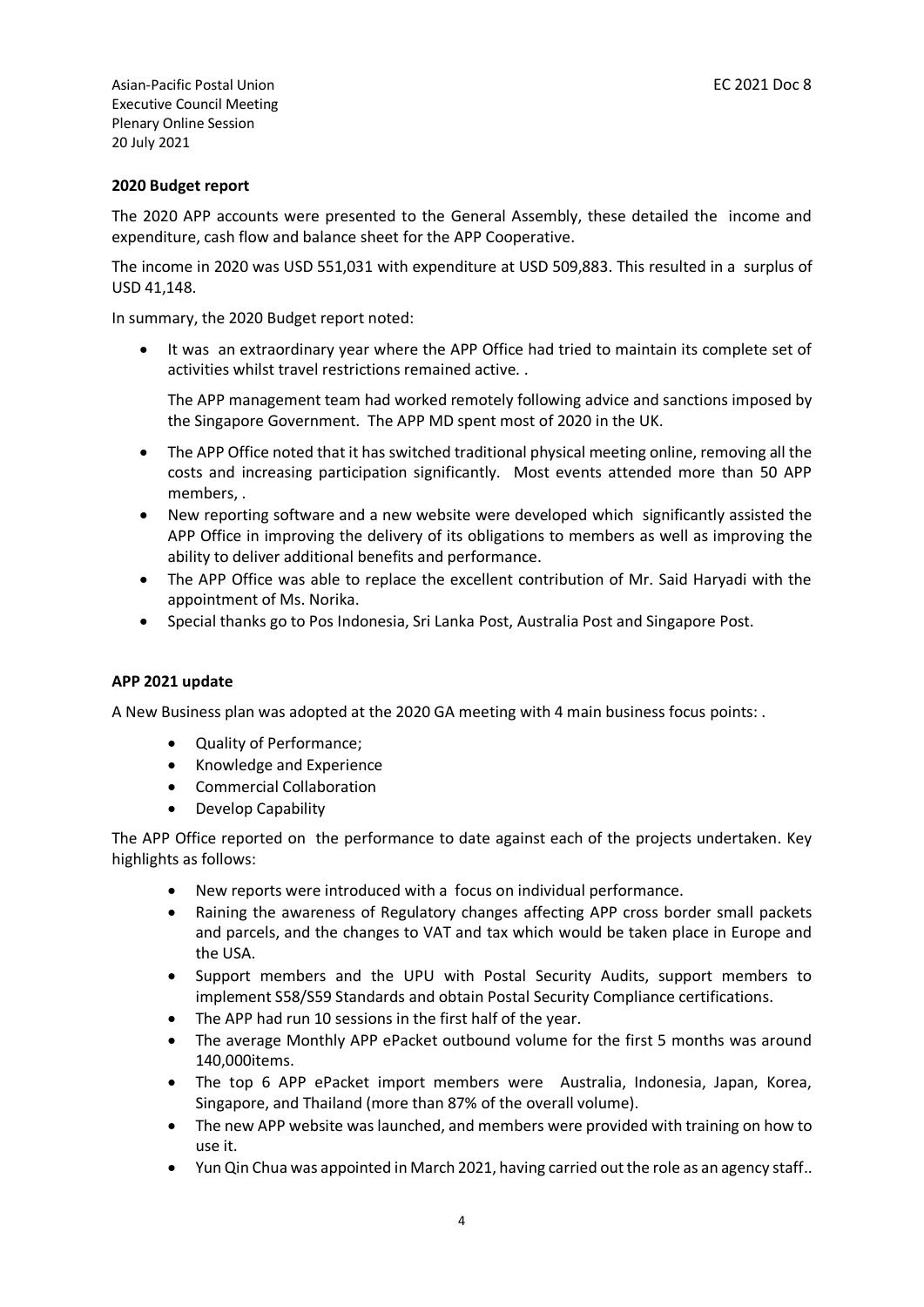> The recruitment for the APP Office Managing Director commenced in March 2021 with over 500 applicants. The final decision is expected imminently.

2021 Budget

The budgeted income for 2021 is USD 551,100, with budgeted expenditure at USD 474,425.94. It was noted that 95% of expenditure in 2021 was fixed costs spent with minimal or no variation from the expected costs.

## **2022 Business Plan**

#### **Strategy 1 Quality**

The focus of this Strategy is operational and quality performance. The projects under this strategy look to support members improve and meet quality targets, drive operational efficiencies, and keep members informed of operational best practices. 5 projects are identified under this strategy and are as follows:

- **•** Desktop Research Reports
- APP Reporting
- **•** Operations Review
- APP ePacket Accounting (Phase 2)
- Integration of IPC Reporting (ePacket, EMS) and PTC Accounting (ePacket)

## **Strategy 2 Knowledge and Experience**

The main focus here is to share knowledge and experience with members. 2 projects were identified as follows:

- Postal Security
- APP Newsflash

## **Strategy 3 Commercial Collaboration**

The main focus of this strategy is on regional business development initiatives. The projects under this strategy help facilitate members to organize common business initiatives which may assist gain greater market share. One project was identified as follows:

APP ePacket Growth

## **2022 Budget**

The budgeted income for 2022 was noted as USD 551,100 with budgeted expenditure at USD 572,823 with a deficit of USD 21,723. There were Planned increases in activities in 2022 due to the restrictions took place in 2021.

In summary, APP Office noted that it has adapted to the COVID-19 restrictions and identified alternative methods to deliver services to its members.

## **Close of meeting**

In closing, the CMB Chair thanked Mr Gary Carroll and the team for working very hard over the last 12 months to ensure the objectives and planned activities of the APP were done undertaken during